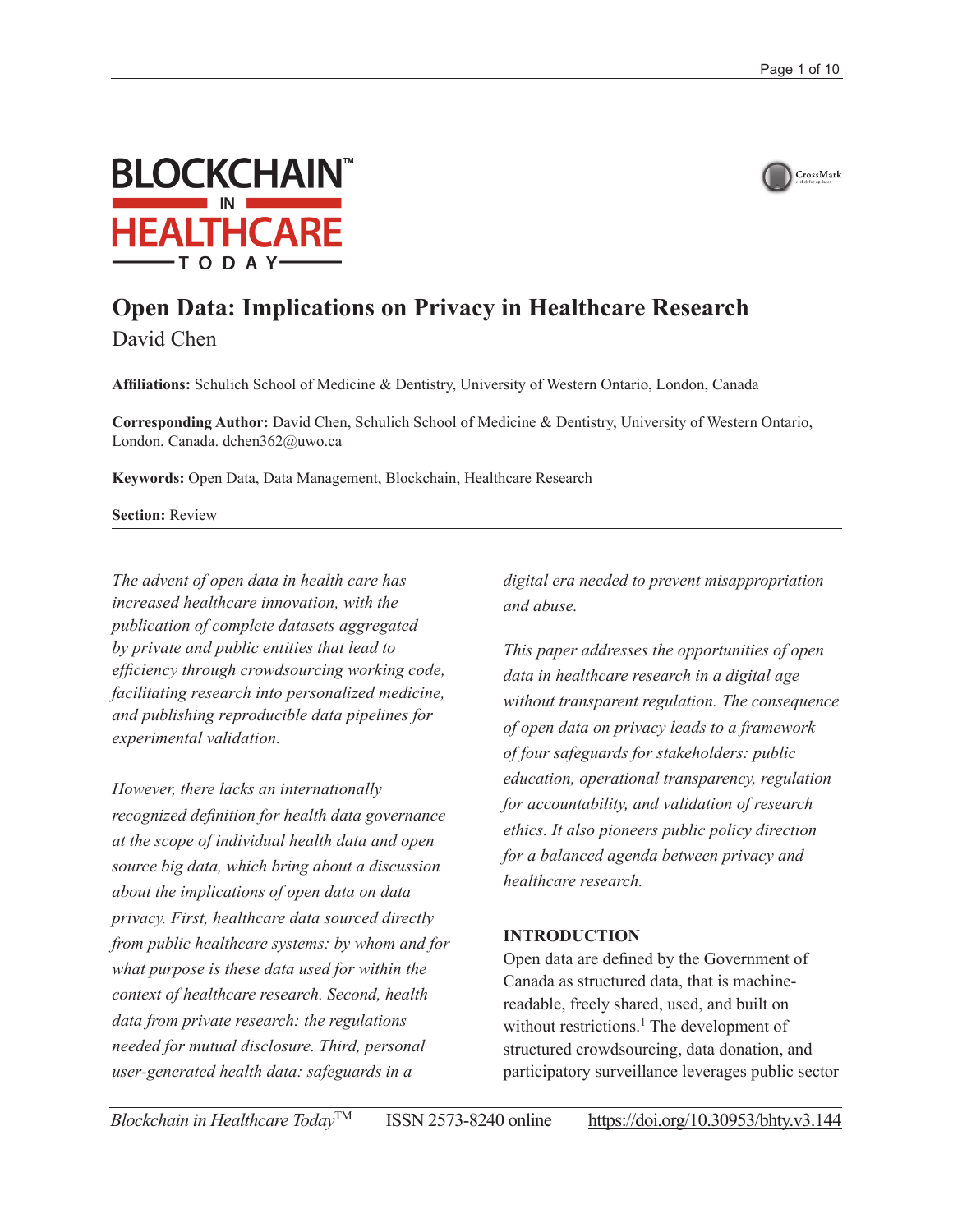datasets to be used for robust secondary healthcare research at significantly lower costs compared to primary clinical research approaches.2 Open data host such as Github (known for its open source community projects, and repository such as Open Government, a data collection aggregated by the Government of Canada) also contribute to the significant potential in developing knowledge of diseases, improving validity, and utility of medical diagnostics and treatment options.

From an economical standpoint, open data stand to create a value proposition upwards of \$300 billion across the world.<sup>3</sup> The origin of this value stems from its role to enable innovation in disease diagnosis,<sup>4</sup> monitoring and treatment,<sup>5</sup> maintaining the cost effectiveness of treatment,<sup>6</sup> and innovating new healthcare approaches and products to improve quality of care.7 To wholly capture the value of open data in health care, this requires a robust standard for data governance and right to usage that takes into account the need for individual privacy, government regulation, and changes to make the data as versatile and effectively used as possible.8

Healthcare data host sensitive information that is protected due to the proprietor's right to privacy.9 Raw data collected from primary studies can be revised with anonymized identifiers in place of sensitive identifiers, so that the participant's right to privacy is respected.<sup>9</sup> There also exists pressure in favor of open data used in healthcare research and to promote transparency in healthcare operations.10 This raises further discussion on the balance needed when individuals have ownership of their health data: the ability to make informed decisions when sharing or keeping these health data confidential and the extent to which this autonomous discretion is defined and used in practice.

## **ROLE OF GOVERNMENT REGULATION OF PUBLIC- AND PRIVATE-SOURCED DATA**

Government has the legislative power to form policies and set an overall tone by which the private sector and individual users use and share open data. Government public health agencies should set defined rules on data governance, release, with a particular focus on privacy, accountability, confidentiality, and proprietary rights that are based on the value proposition of open data rather than how easily shared the data should be.11 Leaders in government can direct the responsibility of open data across multiple public healthcare agencies for the purpose of transparency through open data releases on accessible platforms. This direction of responsibility can extend internationally; for example, Canada overseas as co-chair of the open government partnership (OGP), a multilateral initiative that aims to promote government transparency and large-scale open government and public data reforms in partnership with the private sector.<sup>12</sup> The OGP is the first step toward large-scale open data in an internationally collaborative forum. The United Kingdom leads by example by ranking first in international indexes for open data implementation, stemming from its commitment to quarterly updates on progress in selfimplementation and high impact of initiatives at scale.13 This commitment engages subnational governments to work harmoniously with national approaches in piloting a federated search service for open data.

Government regulation also has the power to directly influence legal and economic to maximize the value proposition of open data usage, while still addressing the legitimate needs of privacy from major stakeholders and rights to proprietorship for individuals and organizations. Taking a lesson from Estonia,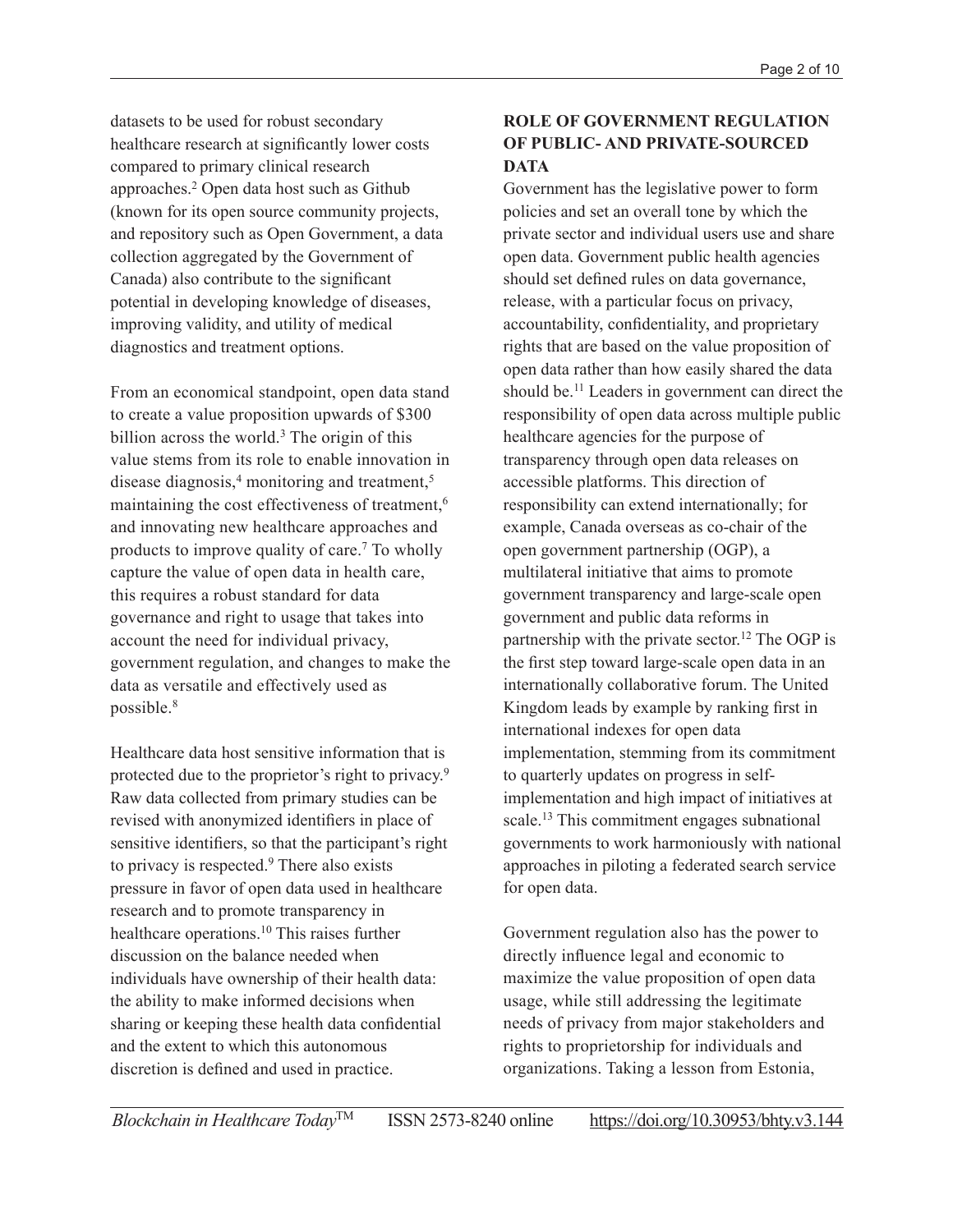who is a leader in digital solutions in public administration ecosystems and electronic banking, these policies should include definitions on access, usage, and protocols needed to notify data proprietors, and an institutional focus on centralized digital architectures for storage and data transfer.14 It is the role of government officials to uphold standards while adapting policies for data accessibility and versatility among theirs use cases. In spite of this heed to caution, the government should also promote private sector companies to address public health data shortages by collecting and releasing data with effective protections. At a municipal level, education in robust analytical skills when manipulating open data provides significant potential for new innovation in a constantly evolving field of healthcare research.<sup>15</sup>

#### **STANDARD OF INDIVIDUAL PRIVACY**

The concept of open data involves a social network of people, policies by which governance is defined, cultural practices and behaviors, and the state of technology infrastructure over time. The dynamics of this open data ecosystem is ever changing as new fields and datasets are introduced or remodeled. This is particularly important when non-healthcare data are integrated with healthcare data, leading to new interdisciplinary consequences such as unethical research and breaches in privacy safeguards.16

It is understood that the nature of health details sensitive and identifying information by which discussion with trained health professionals is kept confidential. The data used in administrative and primary treatment approach at the healthcare facility while attending a patient is expected to be upheld to the highest standard of professional to patient confidentiality.17 Further down the line, secondary use of patient data in translational research instigates a new divide between privacy

and open data. Even with few pseudonymized data points, modern data processing and statistical inferences can predict missing data points and even identify individuals at an unprecedented level from public and private repositories. This poses a paradox in open data policy: the more detailed a dataset, the more valuable it becomes for innovation, and the more likely sensitive personal data can be traced back to individuals through alternative and often unethical means.18 There needs to be a balance between the value and sensitivity of open datasets, erring on the side of caution for privacy until holistic usage policies have been put into place.

The landmark Canadian case, McInerney v. MacDonald (1992), established that patients have the right to access information of their own records despite physicians owning the physical record.19 The court found that healthcare providers hold patient information in trust on behalf of the patient, who retains their right to access these data. However, ambiguity remains: the Supreme Court found that right to access can be denied by the provider if there exists a significant likelihood of an adverse effect due to such information on the medical record. The resolution concludes that the owner of the physical record is responsible for controlling access in accordance to privacy law. When frameworks lack clarity between definitions of open, closed, and shared data, this undermines civilian trust.

#### **Case Study: COVID-19 Crisis Research**

Within the context of a pandemic crisis such as the SARS-CoV-2 virus, the speed of accessing data and conducting research toward a vaccine directly impacts the progress made. Due to the fast-paced demand for crisis research, the need for open data in health care becomes crucial in concerted international efforts, where thousands of teams across a multitude of private and public sectors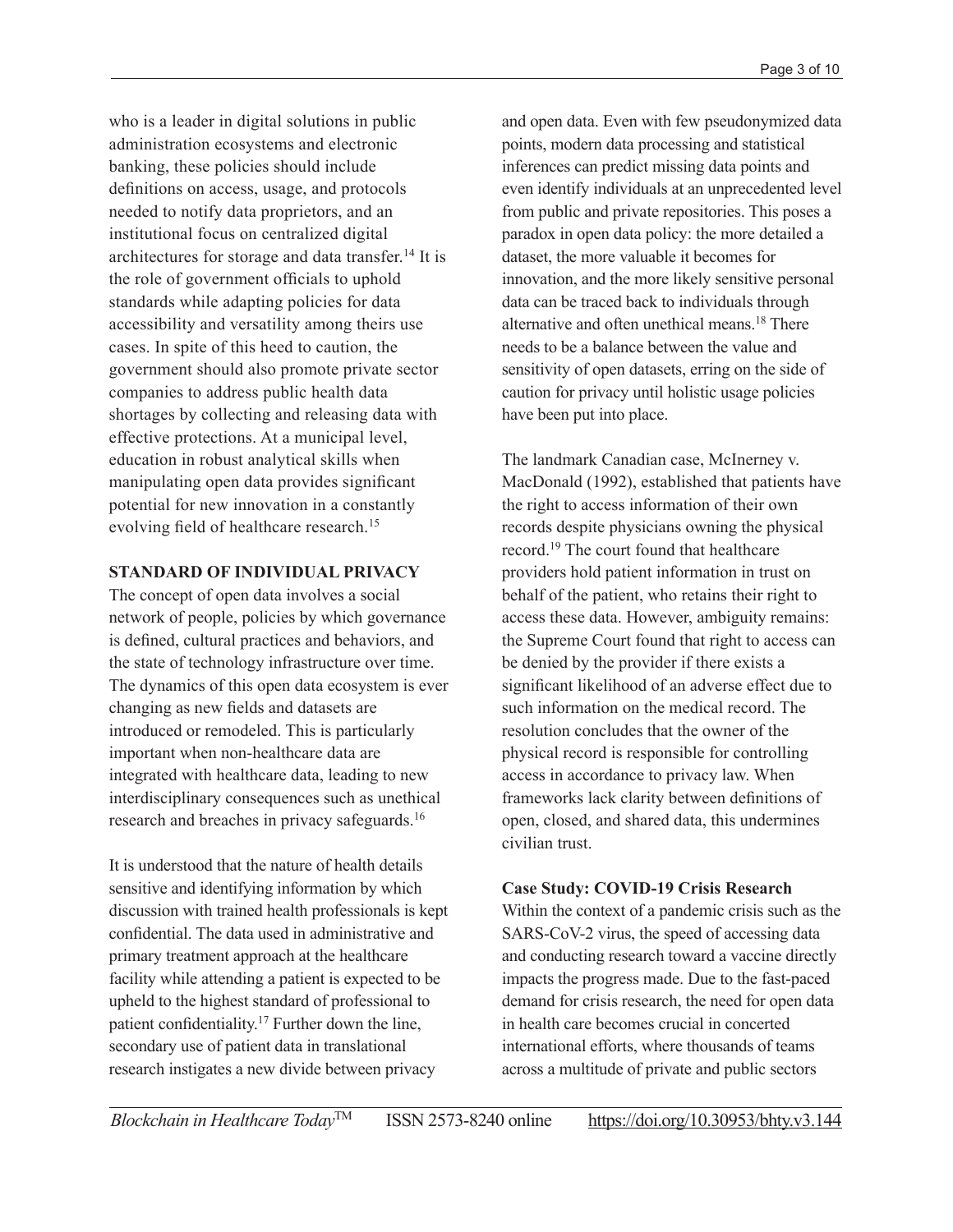collaborate in parallel. New inventions and innovations abound in an environment that rewards speed of development to product timelines. For example, complete genomic sequences sourced from individual patient data are updated to GenBank repositories and are made open source in good faith,<sup>20</sup> where a range of researchers to high school students at hackathons propose new ways to tackle this pandemic.

This pits the value of open data in health care, its open source, inexpensive approach, with its greatest concern: privacy. Crisis research questions stakeholders in public and private sectors how we plan on addressing the quick release of healthcare data with a minimum standard in the robustness of privacy protection.<sup>21</sup> It also brings the question on what data should be shared publicly; in this case, should the genomic data of individuals affected by SARS-CoV-2 found in GenBank be shared with public or private researchers if it is in the best interest of society at large? More data often lead to refined healthcare models and treatment approaches that account for more unique factors.

It remains unclear at what stage the consent is given, as well as if the consent can be retracted, then at what speed will personalized data be removed following the retraction of consent. This means that if consent can be revoked by the civilian, the speed of reaction by GenBank to respond remains unclear and allows for anyone to continue to use these data until they are effectively removed. As a safeguard, the rapid use of genomic data for treatment research should yield to patients who withhold these highly sensitive personal data from an open platform.

## **Case Study: Intelligent Interfaces in Health Care**

Deloitte has conducted a 2019 review of technology in health care, where they identified

several fields of innovation that will have a significant impact within the next 5 years.<sup>22</sup> In particular, the review noted a marked increase in the degree of cooperation between healthcare providers and private sector technology industries for digital experience, cybersecurity, and intelligent interfaces.<sup>22</sup> The innovative technologies include IBM Watson, an artificial intelligence capable of answering questions posed in natural language, $2<sup>3</sup>$  and Google's DeepMind Health, used to serve patients, nurses, and doctors as mobile medical assistants.<sup>24</sup> These systems encompass fields of genomics, drug discovery, and patient monitoring.

The DeepMind Health Streams application allows healthcare practitioners to be notified of changes to patient's vital signs and deliver real time information to mobile devices.<sup>24</sup> In developing and rural countries, this allows healthcare practitioners to improve their effective standard of care despite barriers in equipment and distance from major centers. The use of personal health data to facilitate patient monitoring and research is mutually contractual, with proprietary technology owned by the private sector and healthcare data collected by public healthcare systems.<sup>24</sup> Google's Project Nightingale achieves this objective: it has partnered with the largest nonprofit healthcare system in the USA, Ascension, in a project aimed to predict emergent health data.<sup>25</sup> The ethical issue of data governance and usage when the technology and health care integrate into one entity becomes difficult to quantify. Secure solutions in cybersecurity and protection of privacy rights when conducting experimental research with patient clinical data are essential in gaining civilian trust in a personalized field of medicine.

**Case Study: Care.data—Undermining Trust** The sale of personal health data to commercial entities has become a very sensational media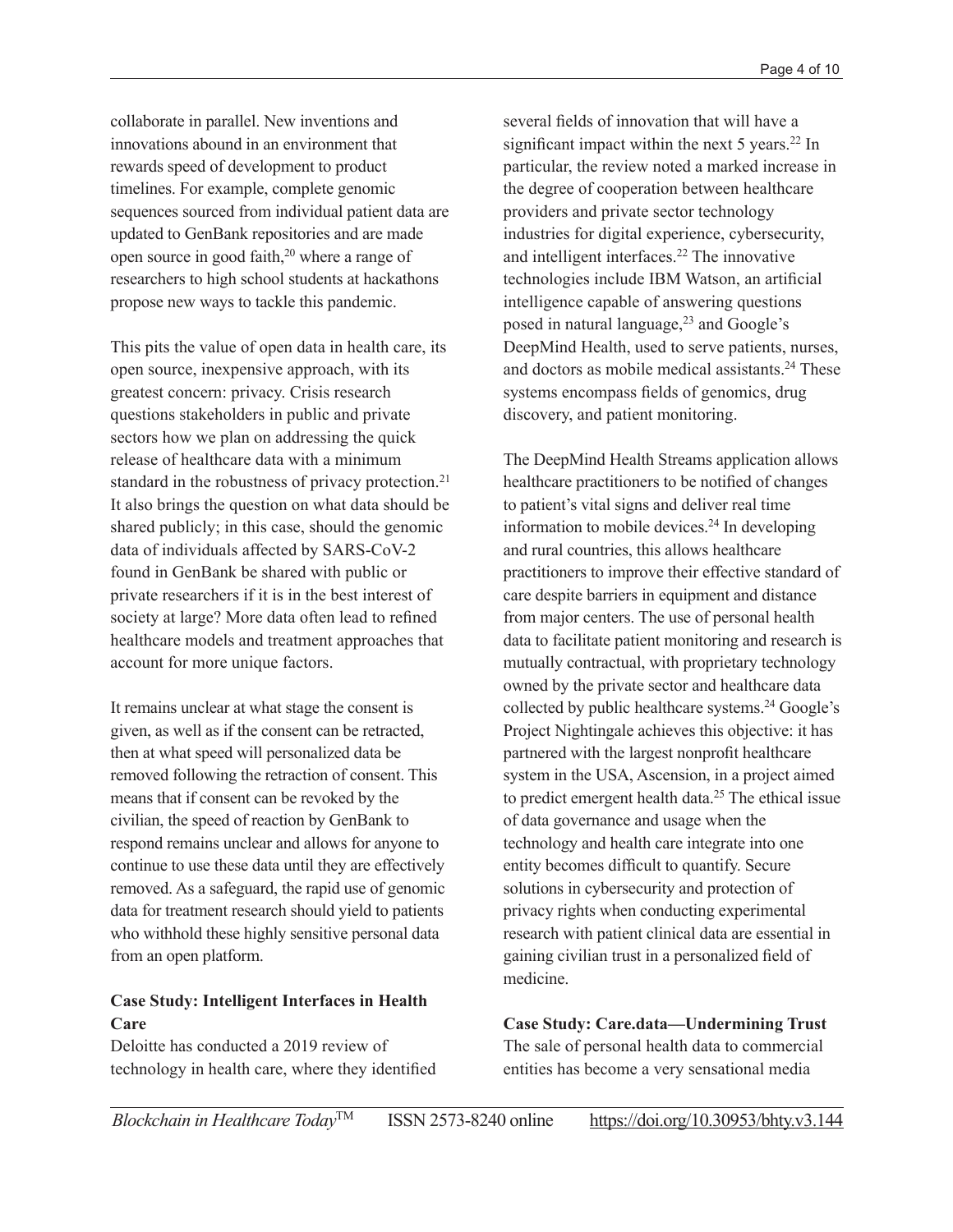topic that often reports on misappropriation of data and failure of full disclosure between consenting parties, which lead to ambiguity in data governance. Care.data was a public research repository hosted by the Health and Social Care Information Centre (HSCIC, now NHS Digital) that extracted data from general surgeries into a centralized database.26 English citizens who participated in general practitioner (GP) surgeries reported in this database were informed that these personal health data would be uploaded to HSCIC unless express objection was obtained by informing their GP.26 Data were anonymized to prevent identification, and identifiable data could only be contained through legal due process.26

Care.data was reputable as a research resource for exploratory data analysis, monitoring of specific treatment outcomes, and progress in personalized medicine approaches. The controversy arose when the data were also made available to numerous private sector companies such as the pharmaceutical industry and insurance companies, which have vested interests in sensitive information on patients for economic gain. In 2014, as part of an organization audit, it was determined that pseudonymous and identifiable data were sold for financial gain to organizations despite the supposed open data framework that suggested privacy protection.27 Following a request for Freedom of Information, the HSCIC made a statement that suggested the identity of individuals may be ascertained through Care.data in combination with other data sources<sup>28</sup>

This case study sheds light on the minimal degree of anonymization of Care.data and the limited use case of pseudo anonymity in a modern era of Internet of Things. Algorithmic technologies within the last 10 years have been developed, which can massively harvest and analyze data to predict identifiable information

from piecewise data with high accuracy. Therefore, the degree of pseudonymity that is effective is inversely proportional to the improvements in classification algorithms to a point where even the most robust efforts to anonymize data artificially while still maintaining theirs usability no longer protects data privacy.29 By this account, access to sensitive public health open data must be monitored on a case-by-case basis, and the implications of emerging technologies should be consulted as new developments arise. The lesson of this issue is not meant to instigate paranoia; it is a heed to caution about sharing potentially sensitive data without mutual disclosure and the threats to security that exist from vested interests in the private sector.

## **LIMITATIONS OF THE PRIVACY PARADOX**

Health information systems face the looming conundrum often coined as the Privacy Paradox. The paradox is based on the inconsistencies between people's privacy attitudes and their associated behavior.30 For complex systems to operative effectively in the healthcare space, an equilibrium must be adaptively maintained between the usage of individual's information and protecting privacy. Yet the demand for both quality healthcare services and privacy of personal information can simultaneously be met if appropriately addressed. The architecture of privacy regulation lends itself to regulation at each step of the personal data economy: collection, storage, usage, and information transfer. Solove addressed the need for regulation in his suggestion of contractual agreements between parties during data transfer, adding control points throughout the data economy that makes certain transfers bounded by regulation.<sup>31</sup> Thereby, the Privacy Paradox implicates that regulation of privacy exceeds self-management at the individual level but requires restructuring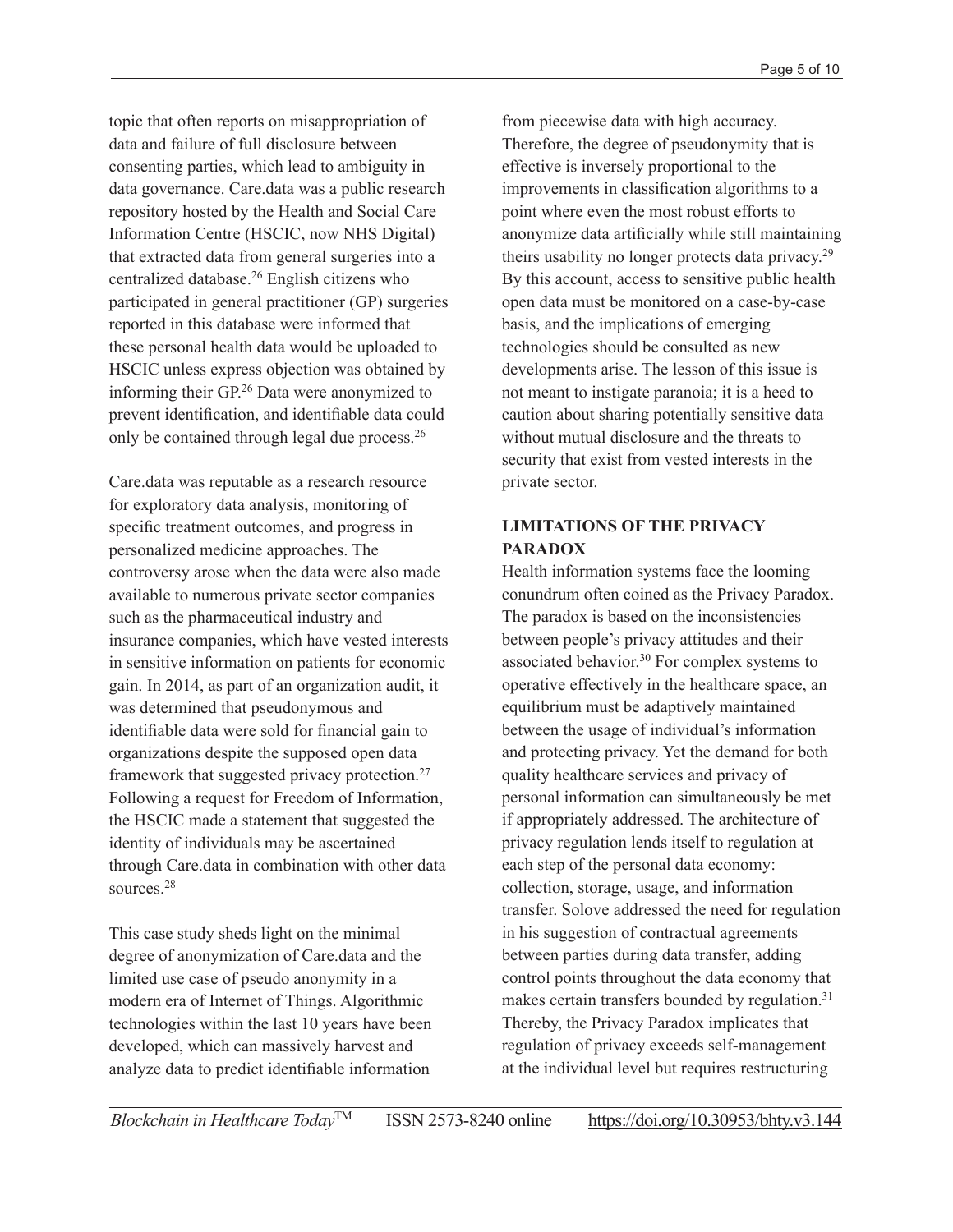of governance and revision of contractual agreements between individuals and third parties.

The most clear-cut approach to contractual agreements between parties in the data economy involves explicit consent intended to honor the autonomous right for self-governance of personal data.31 However, the synergistic interplays of the data economy do not easily distill into the binary nature of consent, and even if it could, the constant need for approval of consent can inundate individuals with requests beyond practical means. Furthermore, explicit consent may not wholly succeed in this endeavor, given that usage and value of individual data are unpredictable. The need to reengineer legacy systems with modern approaches to individual data management is a monumental challenge and will require extensive testing and implementations of novel technologies that translate into actionable and measurable outcomes within the healthcare data privacy space.

## **BLOCKCHAIN: AN EMERGENT TECHNOLOGY FOR INFORMATION SYSTEMS**

Blockchain is an emergent technology that decentralizes data across multiparty systems that transact and access information simultaneously. Distributed applications based on blockchain involve information that interfaces across multiple nodes of the network, conveying a sense of transparency while continuing to regulate data management through smart contracts that can execute automated approval of individual consent.32 Stakeholders clearly understand who has access to their data, who has used their data, when they were used, and in what manner, all of which remain a gray area in the current health data economy infrastructure.<sup>33</sup> The nature of blockchain as a distributed ledger technology and its inherent immutability ensures the integrity of

data and prevents alterations after they have been appended to the network. Blockchain also employs cryptographic hashes of appended blocks of data, which encrypts messages during transit to protect sensitive information of patients until they reach the intended target, where the data are decrypted with legitimate permissions. The European General Data Protection Regulation (GDPR) prohibits the usage of sensitive personal data unless express consent is achieved, such as through blockchain-integrated smart contracts. The combination of these intrinsic blockchain features safeguards against data loss compared to conventional systems reliant on singular, centralized authorities and paves the way for a GDPR-compliant healthcare information system.

Ransomware attacks have also critically revealed the prevailing security flaws of healthcare facilities with maladaptive data practices that lend itself to systemic exploitation.<sup>34</sup> Investments into more secure systems now can outweigh the initial costs over time. Finally, the oversight of pseudonymity of healthcare records in the face of advanced predictive analytics and big data makes it difficult to truly anonymize data intended for research purposes. Also, the case of Care.data has shown how easily conventional data management practices can be compromised and how quickly public trust in other parties using their personal data can be lost. Blockchain technology maximizes security of information storage and mediates accessibility when sharing healthcare data records, which can be useful in applications beyond primary healthcare venues, such as clinical trials and monitoring systems for out-of-hospital care.35

A limitation of the blockchain implementation lies in the need to reengineer legacy systems and its cost per transaction as part of the blockchain system which can total a sizable cost. The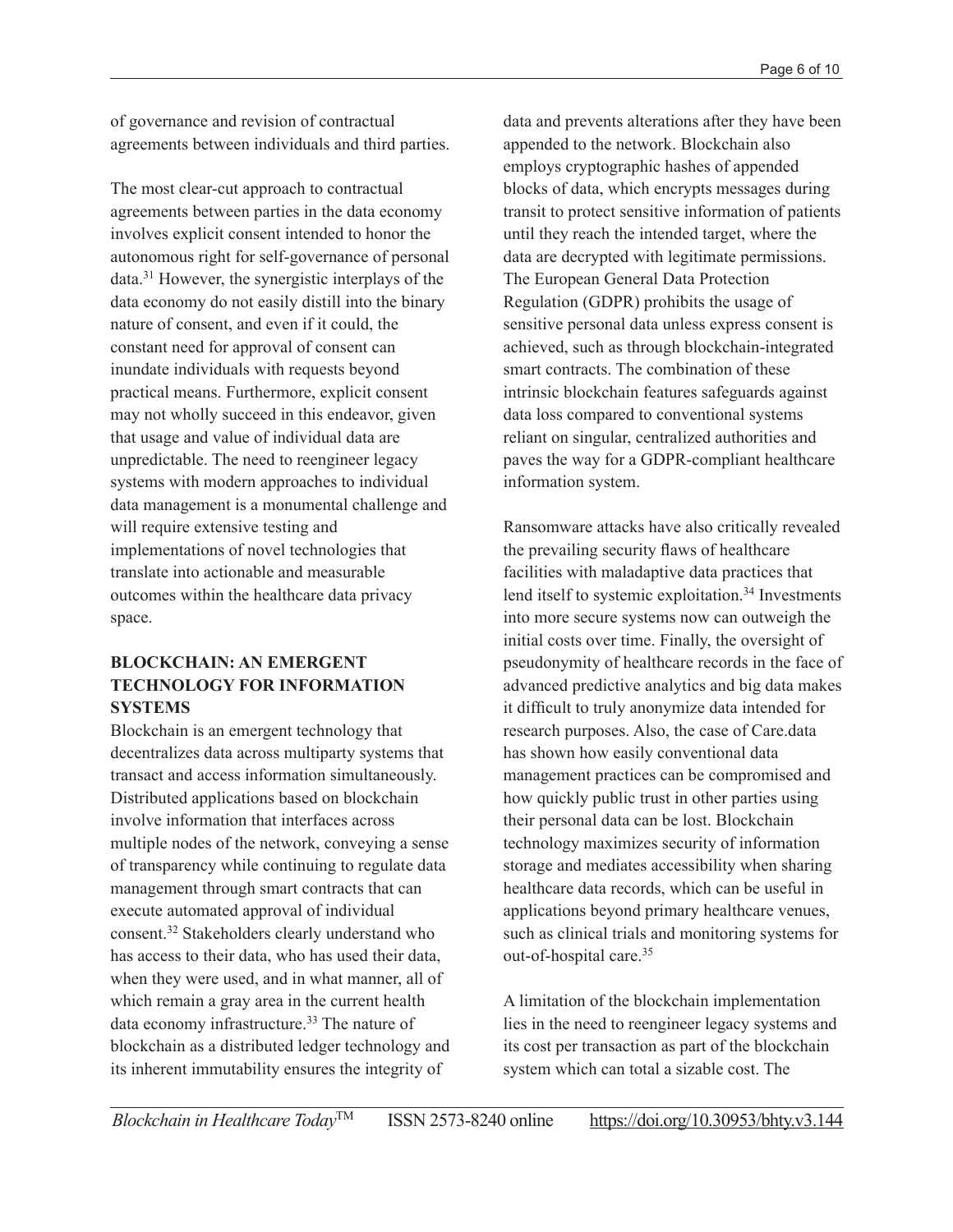implementation of a blockchain system would replace entire electronic databases, medical records, and registries, as well as prevent costly data breeches in order to maximize costefficiency over time.33 Blockchain poses a novel architecture for modern healthcare data management in its approach to patient-centered care with security first and should be noted as an emergent technology within the digital health space.

#### **RESPONSIBLE DEVELOPMENT OF OPEN DATA**

Engagement between the public and commercial private sector is necessary for delivering effective outcomes in healthcare research to a standard of personal privacy. Neither risk-averse nor high-risk authorities should wholly dictate the spectrum of open data policy; instead, civilians should challenge both sides on each side to engage in establishing an agenda that benefits both healthcare research efforts and respects privacy standards. Existing platforms in the United States have shown substantial improvement toward the provision of open data for health research. However, a sustained effort is needed to improve associated metadata and hyperlinks, so that researchers will use these data and consider those as a valuable, trustworthy source.36

First, public engagement should include scaled awareness campaigns that focus on the full disclosure: benefits and risks of sharing personal health data should factor in empirical evidence while promoting the potential use cases for innovation. This will produce an ongoing dialogue between policy makers; authorities in the private sector and civilians meant to increase civilian trust in government policy and understanding the use for open data in research initiatives that can lead to public good. The difficulties of public engagement focus on how

the media may continue to portray sensational news on the shortcomings of open data in favor of supplementing its constructive dialogue.37

Second, transparency in who will be using the personal health data and for what purpose according to the core regulation processes outlined in the Open Data Principles will be required. Transparency needs regulation and enforcement of such regulation. Full disclosure and a notification platform to inform individuals of their use of healthcare data should be included in the proposed regulations. The practical implementation of these regulations may differ in format.

Third, a shift in the mass-scale regulation of data usage by commercial industry should be proposed. With big data, users can regain control of their own data from businesses and should be able to make an informed decision on who they decide to share their data with and at what cost to either party. In this model, the default proprietor of healthcare data lies with the individual rather than businesses or the government. One of the main problems lies in the need for existing business models to rapidly adapt, particularly due to the increasing degree of partnership between private sector researchers and governments.

Fourth, major stakeholders need to be educated with the modern computing skill and research ethics needed to take advantage of open healthcare data. Through a deeper understanding of the source of healthcare open data and its implications, can the privacy needs be wholly appreciated? Standards must be set by industry authorities, researchers, and medical professionals to communicate the duality of open data within the context of privacy in an increasingly shared online world. Furthermore, education can empower civilians at a local scale to advocate for privacy rights to address community needs through grassroots initiatives.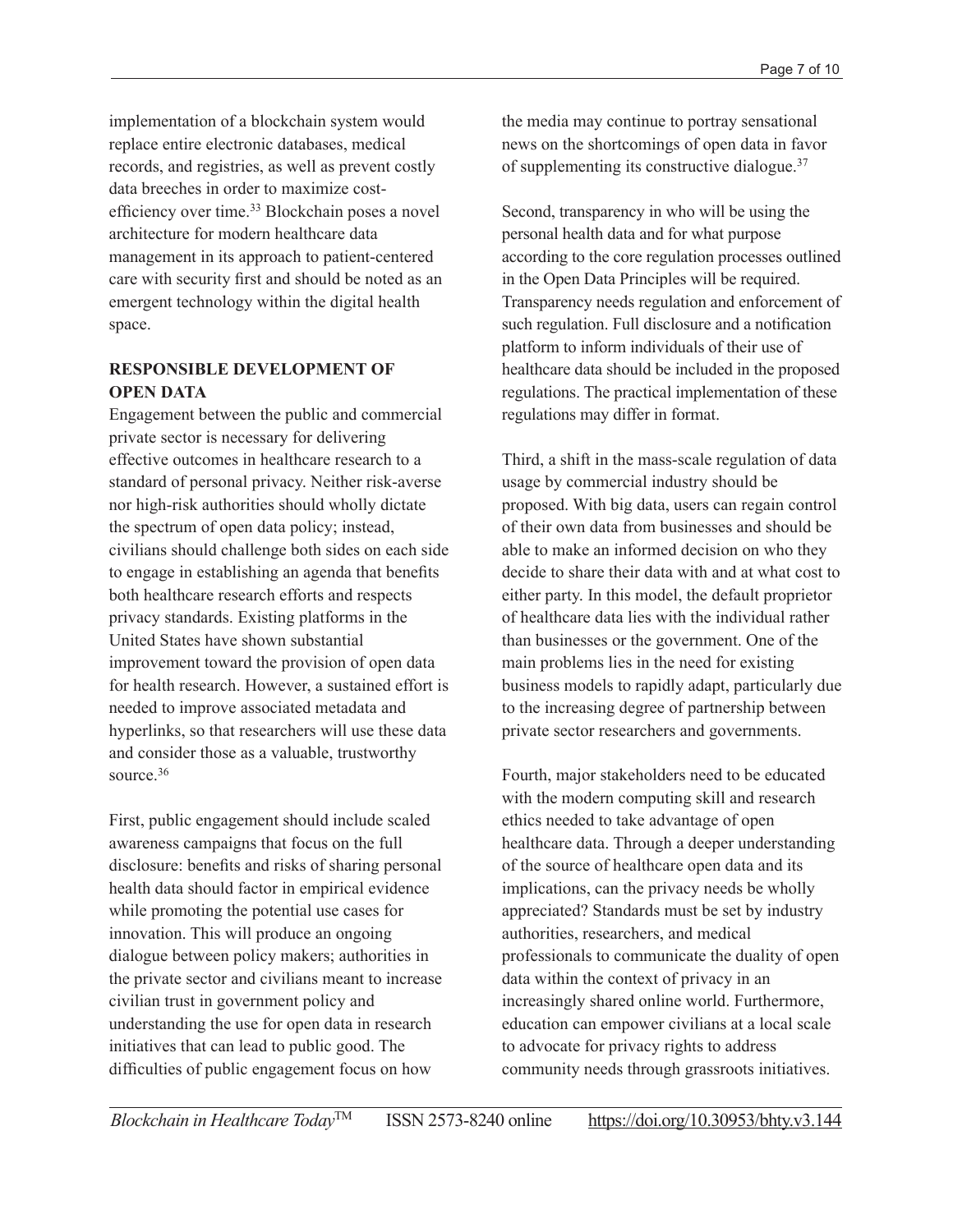#### **CONCLUSION**

The open data movement has presented potential in fostering innovation and increasing operational transparency. Open data have reduced costs of advancing healthcare research and contributed to the improvement of healthcare provision by sharing information in a connected world. The issue of data privacy requires novel approaches to simultaneously meet the research needs while actively engaging public trust through open data integration that preserves individual privacy. Policymakers need to establish shared regulatory frameworks among proprietors and regulatoryauthorities, which meet an equilibrium between privacy safeguards, prevent commercial exploitation, and keep consenting parties informed of their personal data. It is the responsibility of research authorities to advocate with key policymakers and guide the process of outlining a revised multi-stakeholder agenda. Open data have the potential to save millions of lives when used in research appropriately. However, the most significant advantage of sharing health data still instigates debate. More work must be done regarding its greatest flaw: privacy.

#### **Funding Statement**

Author certifies that this article received no funding in any part by a supporting organization.

#### **Conflict of Interest**

Author certifies there is no conflict of interests in this article.

#### **Contributors**

None.

#### **References**

1. Open Data 101. 2019 [cited 17 April 2020]. Available from: [https://open.canada.ca/en/](https://open.canada.ca/en/open-data-principles) [open-data-principles](https://open.canada.ca/en/open-data-principles)

- 2. Chignard S. A brief history of open data—Paris innovation review. [Parisinnovationreview.com](http://Parisinnovationreview.com); 2020 [cited 16 April 2020]. Available from: [http://](http://parisinnovationreview.com/articles-en/a-brief-history-of-open-data) [parisinnovationreview.com/articles-en/a](http://parisinnovationreview.com/articles-en/a-brief-history-of-open-data)[brief-history-of-open-data](http://parisinnovationreview.com/articles-en/a-brief-history-of-open-data)
- 3. Manyika J, Chui M, Farrell D, Van Kuiken S, Groves P, Doshi E. Open data: Unlocking innovation and performance with liquid information. *McKinsey Digital*. 2020 [cited 19 April 2020]. Available from: [https://](https://www.mckinsey.com/business-functions/mckinsey-digital/our-insights/open-data-unlocking-innovation-and-performance-with-liquid-information#) [www.mckinsey.com/business-functions/](https://www.mckinsey.com/business-functions/mckinsey-digital/our-insights/open-data-unlocking-innovation-and-performance-with-liquid-information#) [mckinsey-digital/our-insights/open-data](https://www.mckinsey.com/business-functions/mckinsey-digital/our-insights/open-data-unlocking-innovation-and-performance-with-liquid-information#)[unlocking-innovation-and-performance](https://www.mckinsey.com/business-functions/mckinsey-digital/our-insights/open-data-unlocking-innovation-and-performance-with-liquid-information#)[with-liquid-information#](https://www.mckinsey.com/business-functions/mckinsey-digital/our-insights/open-data-unlocking-innovation-and-performance-with-liquid-information#)
- 4. Alizadehsani R, Roshanzamir M, Abdar M, et al. A database for using machine learning and data mining techniques for coronary artery disease diagnosis. *Scientif Data*. 2019;6(1):1–13.
- 5. Oliveira R, Cherubini M, Oliver N. MoviPill. Proceedings of the 12th ACM International Conference on Ubiquitous Computing. 2010 [cited 10 April 2020];251–260. Available from: [https://dl.acm.org/doi/](https://dl.acm.org/doi/abs/10.1145/1864349.1864371) [abs/10.1145/1864349.1864371](https://dl.acm.org/doi/abs/10.1145/1864349.1864371)
- 6. Mejia J, Mejia A, Pestilli F. Open data on industry payments to healthcare providers reveal potential hidden costs to the public. *Nat Commun*. 2019 [cited 20 April 2020];10(1). Available from: [https://doi.](https://doi.org/10.1038/s41467-019-12317-z) [org/10.1038/s41467-019-12317-z](https://doi.org/10.1038/s41467-019-12317-z)
- 7. Greene W. Can open data drive innovative healthcare? *Forbes*. 2020 [cited 16 April 2020]. Available from: [https://www.](https://www.forbes.com/sites/techonomy/2015/10/01/can-open-data-drive-innovative-healthcare/#2795ca617f28) [forbes.com/sites/techonomy/2015/10/01/](https://www.forbes.com/sites/techonomy/2015/10/01/can-open-data-drive-innovative-healthcare/#2795ca617f28) [can-open-data-drive-innovative](https://www.forbes.com/sites/techonomy/2015/10/01/can-open-data-drive-innovative-healthcare/#2795ca617f28)[healthcare/#2795ca617f28](https://www.forbes.com/sites/techonomy/2015/10/01/can-open-data-drive-innovative-healthcare/#2795ca617f28)
- 8. Priisalu J, Ottis R. Personal control of privacy and data: Estonian experience. *Health Technol*. 2017;7(4):441–451.
- 9. Amis R. Developing a research data policy. [Learn-rdm.eu;](http://Learn-rdm.eu) 2020 [cited 21 April 2020]. Available from: [http://learn-rdm.eu/wp](http://learn-rdm.eu/wp-content/uploads/red_LEARN_Elements_of_the_Content_of_a_RDM_Policy.pdf)content/uploads/red\_LEARN\_Elements\_of the Content of a RDM Policy.pdf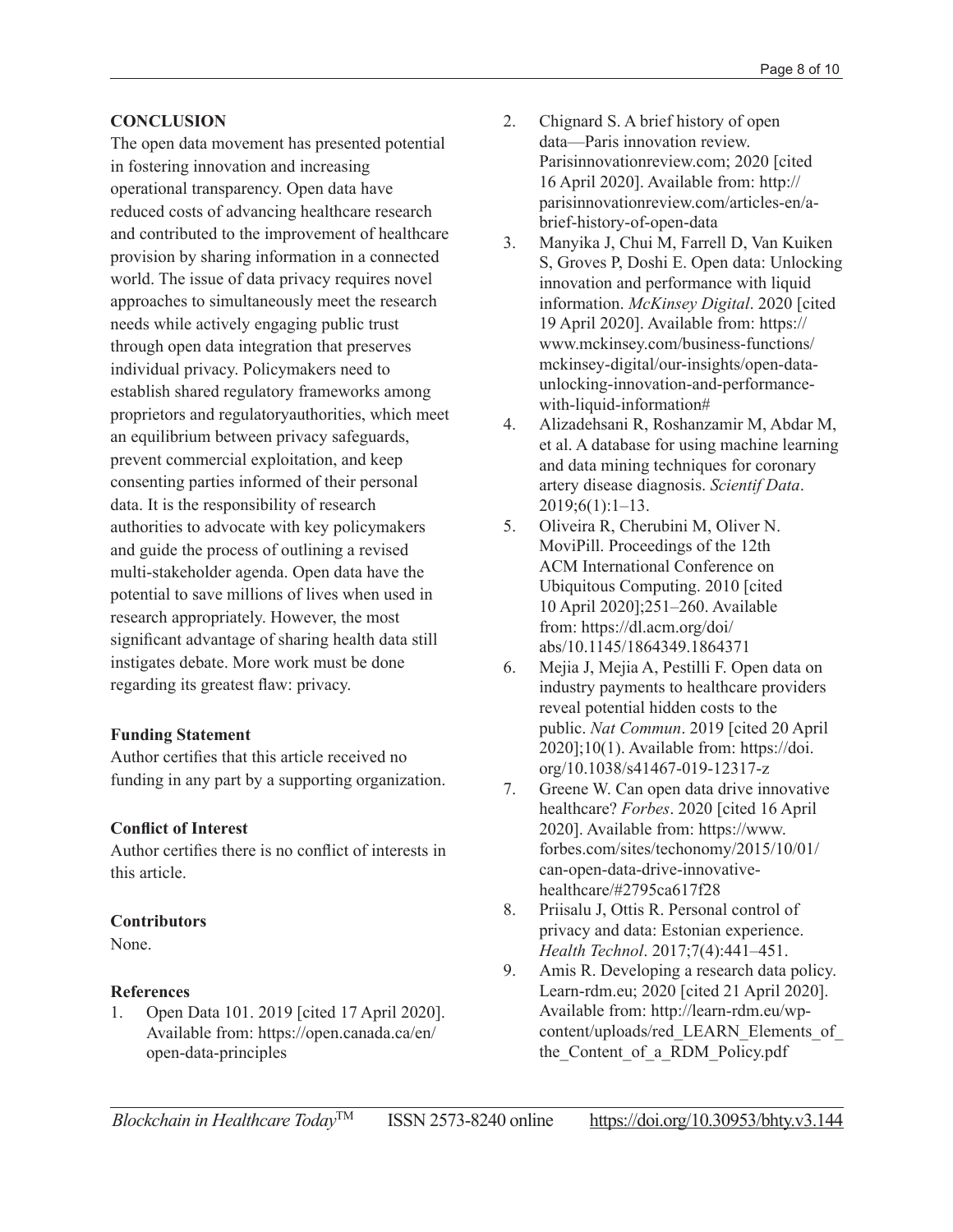- 10. Kostkova P. A roadmap to integrated digital public health surveillance. Proceedings of the 22nd International Conference on World Wide Web. ACM Digital Library; 2020 [cited 24 April 2020]. Available from: [https://dl.acm.org/doi/](https://dl.acm.org/doi/abs/10.1145/2487788.2488024) [abs/10.1145/2487788.2488024](https://dl.acm.org/doi/abs/10.1145/2487788.2488024)
- 11. Cowan D. Perspectives on open data: Issues and opportunities. Canadian Index Wellbeing; 2020 [cited 22 April 2020]. Available from: [https://uwaterloo.ca/](https://uwaterloo.ca/canadian-index-wellbeing/sites/ca.canadian-index-wellbeing/files/uploads/files/perspective_on_open_data-issues_and_opportunities.pdf) [canadian-index-wellbeing/sites/ca.canadian](https://uwaterloo.ca/canadian-index-wellbeing/sites/ca.canadian-index-wellbeing/files/uploads/files/perspective_on_open_data-issues_and_opportunities.pdf)[index-wellbeing/files/uploads/files/](https://uwaterloo.ca/canadian-index-wellbeing/sites/ca.canadian-index-wellbeing/files/uploads/files/perspective_on_open_data-issues_and_opportunities.pdf) perspective on open data-issues and [opportunities.pdf](https://uwaterloo.ca/canadian-index-wellbeing/sites/ca.canadian-index-wellbeing/files/uploads/files/perspective_on_open_data-issues_and_opportunities.pdf)
- 12. Robert M. Canada action plan 2018. Open Government Partnership; 2020 [cited 25 April 2020]. Available from: [https://www.opengovpartnership.org/wp](https://www.opengovpartnership.org/wp-content/uploads/2019/01/Canada_Action-Plan_2018-2020_EN.pdf)[content/uploads/2019/01/Canada\\_Action-](https://www.opengovpartnership.org/wp-content/uploads/2019/01/Canada_Action-Plan_2018-2020_EN.pdf)[Plan\\_2018-2020\\_EN.pdf](https://www.opengovpartnership.org/wp-content/uploads/2019/01/Canada_Action-Plan_2018-2020_EN.pdf)
- 13. Global Report. The Open Data Barometer; 2020 [cited 22 August 2020]. Available from: [https://opendatabarometer.](https://opendatabarometer.org/4thedition/report/#findings_recommendations) [org/4thedition/report/#findings\\_](https://opendatabarometer.org/4thedition/report/#findings_recommendations) [recommendations](https://opendatabarometer.org/4thedition/report/#findings_recommendations)
- 14. Kassen M. Open data politics in Estonia: Advancing open government in the context of ubiquitous digital state. *SpringerBriefs Polit Sci*. 2019;37–67.
- 15. Coughlan T. The use of open data as a material for learning. *Educ Technol Res Dev*. 2019;68(1):383–411.
- 16. Verhulst S, Noveck B, Caplan R, Brown K, Paz C. The open data era in health and social care. Gov Lab; 2014 [cited 23 April 2020]. Available from: [https://www.](https://www.thegovlab.org/static/files/publications/nhs-full-report.pdf) [thegovlab.org/static/files/publications/nhs](https://www.thegovlab.org/static/files/publications/nhs-full-report.pdf)[full-report.pdf](https://www.thegovlab.org/static/files/publications/nhs-full-report.pdf)
- 17. Bailey T. Duty of confidentiality. The Royal College of Physicians and Surgeons of Canada; 2016 [cited 21 April 2020]. Available from: [http://www.royalcollege.](http://www.royalcollege.ca/rcsite/bioethics/cases/section-3/duty-confidentiality-e) [ca/rcsite/bioethics/cases/section-3/duty](http://www.royalcollege.ca/rcsite/bioethics/cases/section-3/duty-confidentiality-e)[confidentiality-e](http://www.royalcollege.ca/rcsite/bioethics/cases/section-3/duty-confidentiality-e)
- 18. Triggle N. Care.data: How did it go so wrong? BBC News; 2014 [cited 24 April

2020]. Available from: [https://www.bbc.](https://www.bbc.com/news/health-26259101) [com/news/health-26259101](https://www.bbc.com/news/health-26259101)

- 19. Forest G, L'Heureux-Dube C, Gonthier C, Stevenson W, Iacobucci F. McInerney v. MacDonald—SCC cases (Lexum). Supreme Court Judgements; 2012 [cited 27 April 2020]. Available from: [https://scc-csc.](https://scc-csc.lexum.com/scc-csc/scc-csc/en/item/884/index.do) [lexum.com/scc-csc/scc-csc/en/item/884/](https://scc-csc.lexum.com/scc-csc/scc-csc/en/item/884/index.do) [index.do](https://scc-csc.lexum.com/scc-csc/scc-csc/en/item/884/index.do)
- 20. NCBI SARS-CoV-2 resources. National Library of Medicine; 2020 [cited 24 April 2020]. Available from: [https://www.ncbi.](https://www.ncbi.nlm.nih.gov/genbank/sars-cov-2-seqs/) [nlm.nih.gov/genbank/sars-cov-2-seqs/](https://www.ncbi.nlm.nih.gov/genbank/sars-cov-2-seqs/)
- 21. Stauffacher D, Hattotuwa S, Weekes B. The potential and challenges of open data for crisis information management and aid efficiency. ICT4Peace Foundation; 2012 [cited 24 April 2020]. Available from: [https://ict4peace.](https://ict4peace.org/wp-content/uploads/2012/03/The-potential-and-challenges-of-open-data-for-crisis-information-management-and-aid-efficiency.pdf) [org/wp-content/uploads/2012/03/](https://ict4peace.org/wp-content/uploads/2012/03/The-potential-and-challenges-of-open-data-for-crisis-information-management-and-aid-efficiency.pdf) [The-potential-and-challenges-of-open](https://ict4peace.org/wp-content/uploads/2012/03/The-potential-and-challenges-of-open-data-for-crisis-information-management-and-aid-efficiency.pdf)[data-for-crisis-information-management](https://ict4peace.org/wp-content/uploads/2012/03/The-potential-and-challenges-of-open-data-for-crisis-information-management-and-aid-efficiency.pdf)[and-aid-efficiency.pdf](https://ict4peace.org/wp-content/uploads/2012/03/The-potential-and-challenges-of-open-data-for-crisis-information-management-and-aid-efficiency.pdf)
- 22. Wong N, Pagsanjan A, Peeler R, Chavan S. Tech trends 2019 health care perspective. Deloitte; 2019 [cited 19 April 2020]. Available from: [https://www2.deloitte.com/](https://www2.deloitte.com/content/dam/Deloitte/fr/Documents/sante-et-sciences-de-la-vie/deloitte_healthcare-perspective-2019.pdf) [content/dam/Deloitte/fr/Documents/sante](https://www2.deloitte.com/content/dam/Deloitte/fr/Documents/sante-et-sciences-de-la-vie/deloitte_healthcare-perspective-2019.pdf)[et-sciences-de-la-vie/deloitte\\_healthcare](https://www2.deloitte.com/content/dam/Deloitte/fr/Documents/sante-et-sciences-de-la-vie/deloitte_healthcare-perspective-2019.pdf)[perspective-2019.pdf](https://www2.deloitte.com/content/dam/Deloitte/fr/Documents/sante-et-sciences-de-la-vie/deloitte_healthcare-perspective-2019.pdf)
- 23. Knight W. IBM's Watson is everywhere— But what is it? MIT Technology Review; 2016 [cited 27 October 2020]. Available from: [https://www.technologyreview.](https://www.technologyreview.com/2016/10/27/156388/ibms-watson-is-everywhere-but-what-is-it/) [com/2016/10/27/156388/ibms-watson-is](https://www.technologyreview.com/2016/10/27/156388/ibms-watson-is-everywhere-but-what-is-it/)[everywhere-but-what-is-it/](https://www.technologyreview.com/2016/10/27/156388/ibms-watson-is-everywhere-but-what-is-it/)
- 24. Lomas N. TechCrunch; 2019 [cited 25 April 2020]. Available from: [https://techcrunch.](https://techcrunch.com/2019/09/19/google-completes-controversial-takeover-of-deepmind-health/) [com/2019/09/19/google-completes](https://techcrunch.com/2019/09/19/google-completes-controversial-takeover-of-deepmind-health/)[controversial-takeover-of-deepmind-health/](https://techcrunch.com/2019/09/19/google-completes-controversial-takeover-of-deepmind-health/)
- 25. Marks M. Everyone is asking the wrong question about Google's new health care project. Slate Magazine; 2020 [cited 22 April 2020]. Available from: [https://slate.](https://slate.com/technology/2019/11/google-ascension-project-nightingale-emergent-medical-data.html) [com/technology/2019/11/google-ascension](https://slate.com/technology/2019/11/google-ascension-project-nightingale-emergent-medical-data.html)[project-nightingale-emergent-medical-data.](https://slate.com/technology/2019/11/google-ascension-project-nightingale-emergent-medical-data.html) [html](https://slate.com/technology/2019/11/google-ascension-project-nightingale-emergent-medical-data.html)